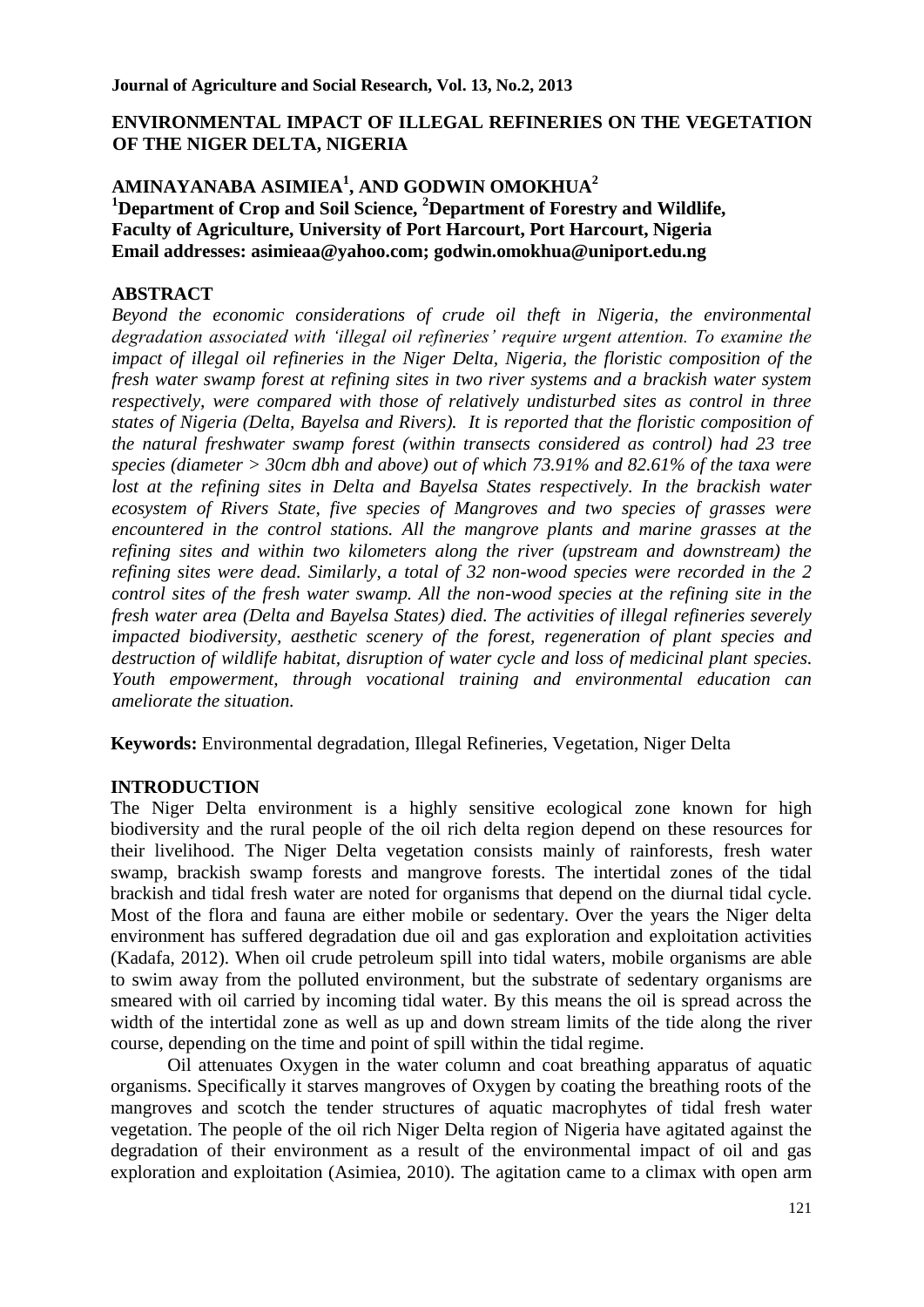#### **Journal of Agriculture and Social Research, Vol. 13, No.2, 2013**

confrontation against the Federal Government of Nigeria between 1999 and 2009 (Peel, 2011). As a way out of the situation the government pacified the militants by granting amnesty to those who dropped their arms, while the non-violent and unemployed youths who were not rehabilitated resorted to boiling crude oil in metal containers (drums) to distil petroleum products; this is the origin of 'illegal refineries' in the Niger Delta. All known principles of environmental protection in refining crude petroleum are ignored as they empty the residue after boiling the crude, into the nearby rivers, creeks and other water bodies. Kadafa, Adati Ayuba (2012

The economic impact of oil theft associated with these illegal refineries are widely reported (Oredein, 2013), however the impact of the operations of these refineries on the highly sensitive environment of the Niger Delta is scarcely reported (Hammadina and Anyanwu, (2012). This creates the need for this paper. The aim of this paper is to highlight the effect of illegal refineries on the floristic composition and its impact on vegetation of Niger Delta and to create awareness of the need to re-visit the issue of amnesty in the light of the current assault on the Niger Delta environment.

## **METHODOLOGY**

## **The Study Area**

The study sites are located in the freshwater ecosystem in Delta and Bayelsa State and brackish water ecosystem in Rivers State of Nigeria. Three of the major River systems that drain the Niger Delta into the Atlantic Ocean were used as transects. They are;

- (i) A tributary of River Forcados (between the coordinates  $5^{\circ}$  26' N,  $5^{\circ}$  39' E and  $5^{\circ}$  22' N, 5<sup>°</sup> 35<sup>°</sup> E - Delta State),
- (ii) A tributary of the Nun River (Between  $4^{\circ}$  40' N,  $6^{\circ}$  05' E and  $4^{\circ}$  36' N,  $6^{\circ}$  04' E-Bayelsa State). (iii) A tributary of New Calabar River ( between  $4^{\circ}$  32' N,  $6^{\circ}$  54' E and 4<sup>o</sup> 28' N, 6<sup>o</sup> 55' E - Rivers State)

# **Sampling Method**

Visual observation was made along the Rivers to identify illegal refinery stations. Ten refinery sites were chosen randomly along each river system for vegetation study. The floristic composition of the vegetation was studied in each of the ten stations identified along each River course. Three transects of 100m were laid in each study site. Along each transect a 10 x 10m sample plot was laid in alternate position at every 20m point, given a total of 15 sample plots. Similarly, 15 (5 x 5m) sample plots were used for sedges, grasses and other herbaceous plants along transects located in the fresh water swamp area.

All tree species within each sample plot that are 30cm and above in diameter at breast height (dbh) were identified into species using Trees of Nigeria (Keay, 1989) and Flora of West tropical Africa (Hutchison and Dalziel, 1958). All the herbs and grasses were identified using a Handbook of West African weeds (Akobundu and Agyakwa, 1987). A control plot exhibiting natural and relatively undisturbed area was established along a 100m transect per study site. The floristic composition of the woody species above 30cm dbh as well as the grasses and herbs were recorded using the same method described above for the sample plots. Percentage loss of taxa at the refinery sites was calculated as stated below:

Number of taxa at the natural undisturbed freshwater ecosystem  $= v$ Number of taxa lost at illegal refinery sites  $= x$ % lost taxa =  $x \div y X 100$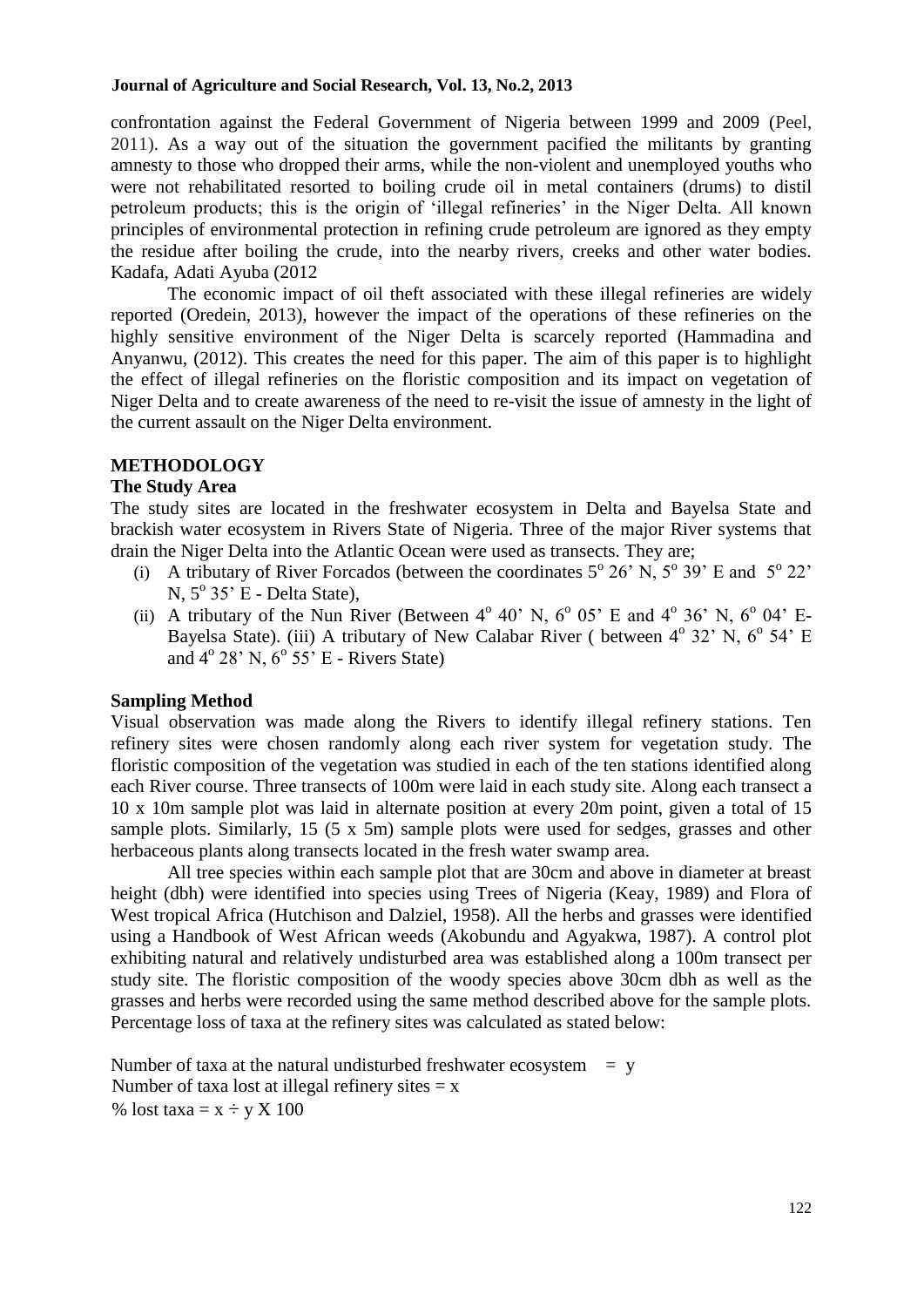#### **Journal of Agriculture and Social Research, Vol. 13, No.2, 2013**

# **RESULTS**

**Woody Plant Species** 

A total of 23 woody species were recorded in the 2 fresh water swamp control sites. Large trees conspicuous in the forest are listed in table 1.

| S/No           | Tree Species (>30cm gbh)                 |  |  |
|----------------|------------------------------------------|--|--|
| 1              | Alchornea cordifolia (Schum and Thonn)   |  |  |
| $\overline{2}$ | Alstonia congensis (Engl.)               |  |  |
| 3.             | Anthosterna aubryanum (Bail)             |  |  |
| 4.             | Berlinia auriculata (Benth)              |  |  |
| 5.             | Bombax buonopozense (Linn)               |  |  |
| 6.             | Spondias mombin                          |  |  |
| 7              | Ceiba pentandra (Linn)                   |  |  |
| 8              | Cleistopholis patens (Benth)             |  |  |
| 9              | <i>Elaeis guinensis</i> (Jacq)           |  |  |
| 10             | Ficus trichopoda (Bak)                   |  |  |
| 11             | Grewia coriacea (Mast)                   |  |  |
| 12             | Harungana madagascariensis (Lam.ex poir) |  |  |
| 13             | Lophira alata (Banks ex Gaertn)          |  |  |
| 14             | Lonchocarpus sericeus (Poir) Kunth       |  |  |
| 15             | Musanga cecropioides (R. Br. Ex. Tedlie) |  |  |
| 16             | Mitragyna Giliata (K. Krause)            |  |  |
| 17             | Nauclea pobeguinii (Pellegr)             |  |  |
| 18             | Raphia hookeri (Mann and Wendlavy)       |  |  |
| 19             | Spondianthus pruesii (Engl.)             |  |  |
| 20             | Symphonia globuliferia (Linn.) f.        |  |  |
| 21             | Macaranga staudtii (Pax)                 |  |  |
| 22             | Pentaclethra macrophylla (Benth)         |  |  |
| 23             | Uapacca species (Pax)                    |  |  |

Table 1. Floristic Composition of Tree Species at the 3 Control Sites.

Due to the effect of the illegal refineries, only 6 and 5 different tree species were observed in Delta and Bayelsa States and none in Rivers State (table 2).

**Table 2. Floristic composition of tree species at the illegal refining sites.** 

| <b>Delta</b>        | <b>Rivers</b> | <b>Bayelsa</b>    |
|---------------------|---------------|-------------------|
| Bombox buonopozense |               | B. buonopozense   |
| Elaeis guineensis   |               | Symphonia species |
| Reaphia hookeri     |               | Macaraga barteri  |
| Uapacca species     |               | Anthosperma       |
| Ceiba pentandia     |               | Aubryanum         |
| Alstonia cengensis  |               |                   |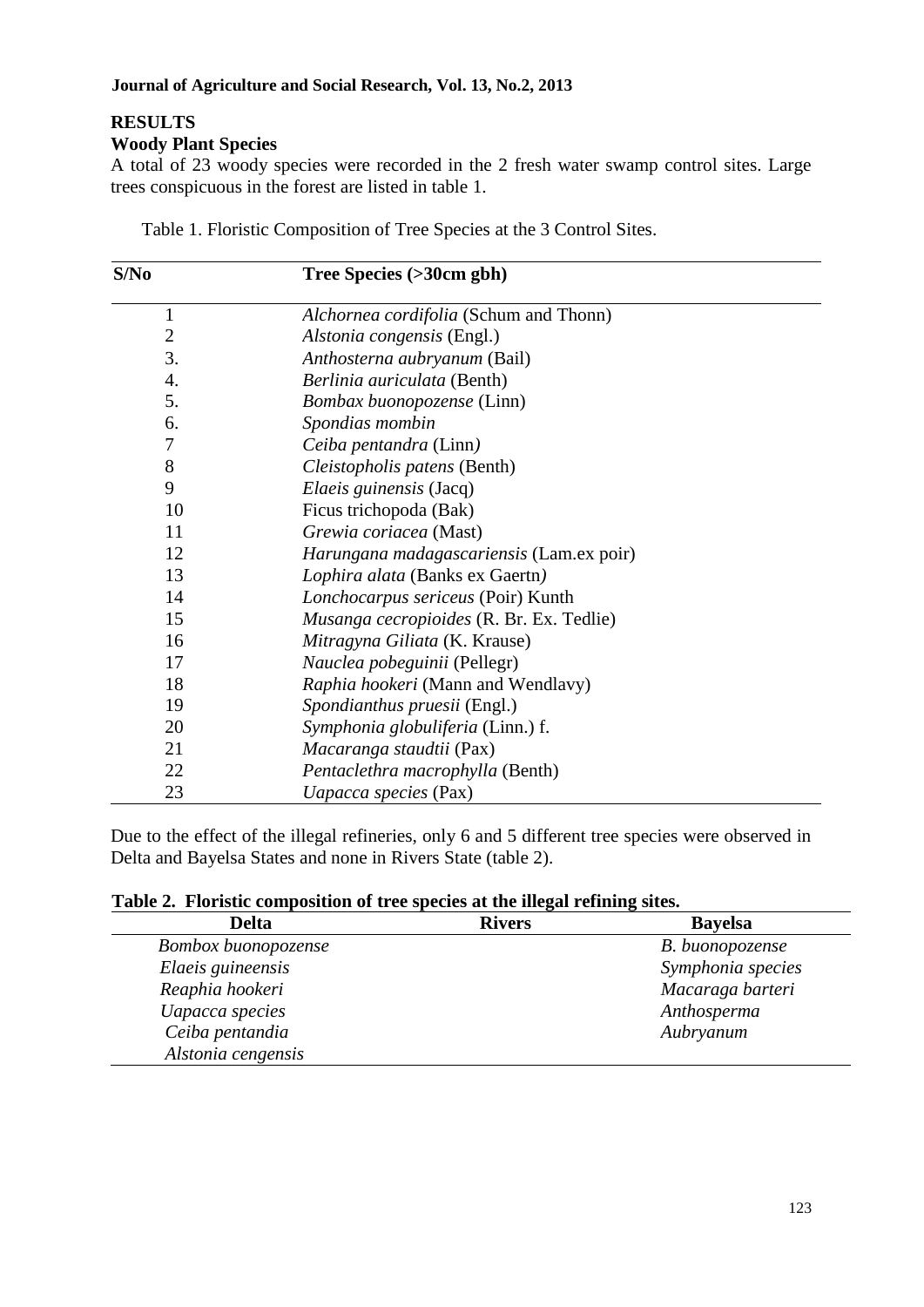## **Floristic Composition of the Sedges, Grasses and Herbs in Control plot of Freshwater Swamp Forest**

The large aroid *Cyprtosperma senegalense* merge with *Vossia cuspidata,* and several species of fern such as *Diplazium sammattii* Kuhn*.* In addition, *Azolla africana* Desy*. Ipomoea aquatica* Frsk, *Cyperus difformis* Linn, *Cyperus haspan* Linn, *Cyperus iria* Linn., *Fimbrityllis feruginea* Linn, *Fimbristyllis littoralis* Gaudet, *Fuirea ciliaris* Linn, *Fuirea umbelata* Rottb, *Kyllinga bulbosa* Beav, *Kyllinga erecta* Schumach, *Kyllinga pumila* Michx, *Kyllinga squamulata* Thonn exvaly, *Mariscus longibracteatus* Cherm, *Pycreus lanceolatus* Poir, *Rhynchospora corymbosa* Linn, *Hydrolea glabra* Schum and Thonn, *Dissotis erecta* Guill and Perr, *Neptunia oleracea* Lour, *Nymphaea lotus* Linn, *Nymphaea maculate* Schum and Thonn, *Paspalum vaginatum* SW, *Polygonium lanigerum* R. Br., *Eichornia natans* P. Beauv., *Clappertonia ficilolia* (Willd). *Pistia stratioles and Impatients* species abound in the forest. Climbing Palms such as *Calamus, Ancistrophyllum and Eremospatha* form an almost impenetrable under growth*.* A total of 32 non-wood species were recorded in the 2 fresh water swamp control sites. None of sedges, grasses and herbs at the refining site survived the impact of crude oil.

## **Floristic composition of the mangrove forest at illegal refining site in Rivers state**

The vegetation in the brackish water area studied in the tributary of New Calabar river is basically mangrove. Five species of mangrove known to inhabit the West African coastal waters are represented within the control sites of the study area. These are namely *Rhizophora racemosa, Rhizophora harrisonii, and Rhizophora mangle* (Red mangroves)*.*  Others are *Avicennia africana (white mangrove)* and *Laguncularia racemosa (the black mangrove).* Other species of plants observed are the marine grass and fern, *Paspalum vaginatum* and *Acrostichum aureum*, respectively. All the mangrove plants at the refining sites and two kilometres along the river (upstream and downstream) the refining sites were all dead (See plates 1 and 2)



Plate 1: Effect of refining on mangrove plants.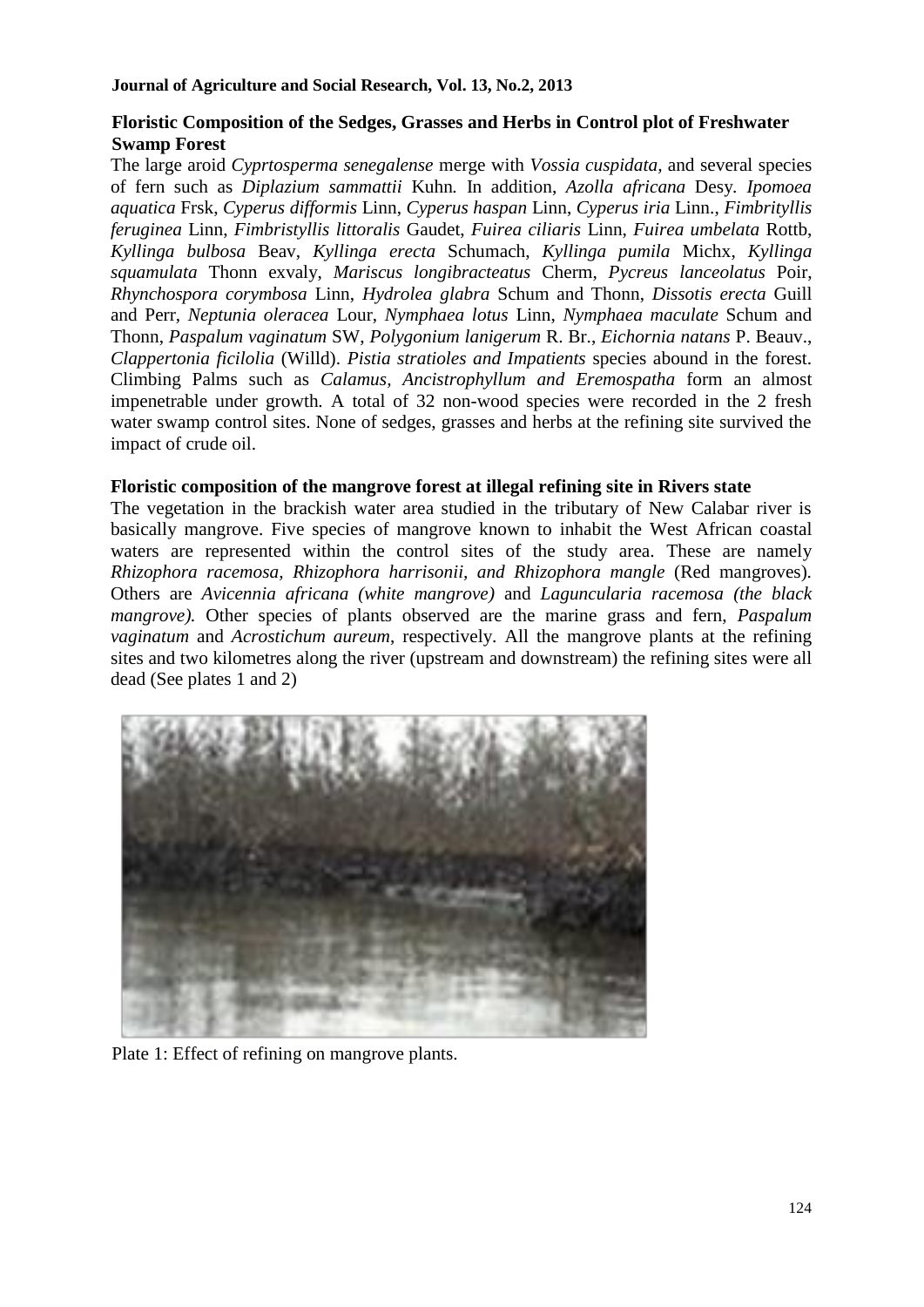

Plate 2: Breathing roots of Mangrove trees coated with oily waste at refinery site.

#### **DISCUSSION**

The magnitude of the damage experienced on mangrove vegetation is related to the sensitivity of its pneumatic roots 'the breathing roots' to petroleum waste (Asimiea, 2011). The spread along the river course is due to tidal effects in the area. The floristic composition of woody plants at the impacted sites showed heavy mortality of merchantable trees as a result of the wastes discharged from illegal refining of petroleum products. The mean taxa diversity at the impacted sites was 6 and 4 for Delta and Bayelsa States respectively. The vegetation at the sites of illegal refineries could be described as heavily disturbed when compared to the relatively undisturbed control sites. There was total loss of the non-wood plant species in all refinery sites and wood plants in all the brackish water area. Also, the diverse communities of the intertidal mud flats of the brackish water system along the river are wiped out.

As the wastes from these refining sites are released without any form of treatment into the river they spread upstream and downstream the river course. Untreated crude oil waste discharged indiscriminately into aquatic systems cause the destruction of medicinal plant which is the 'ware house' for traditional health care delivery. As the plants die and decay, the soil stabilization properties of the roots are lost, leading to coastal erosion. The loss of vegetation drastically hampered the regeneration of species in the forest as seeds and saplings on the forest floor are contaminated. Crude oil transports heavy metal species of the formation reservoir from which they are mined and illegal refineries waste causes the contamination of the ecosystem. One very important effect of the discharge of illegal refineries waste is the loss of vegetation which provide food and shelter for both vertebrates and invertebrates, this leads to fragmentation of wildlife habitat, alteration of local water cycle, since trees play important role in water cycling and disruption of air purification role of trees due to reduced carbon sequestration and aggravation of climate change (Umechuruba, 2005).

#### **CONCLUSION AND RECOMMENDATIONS**

The impact of illegal refineries on the Niger Delta environment has raised questions of great concern in the minds of the inhabitants in the region. The people of the region have suffered polluted air, contaminated environment, degraded forests, biodiversity loss and high atmospheric temperatures. The declining natural resource base of the people in the Niger